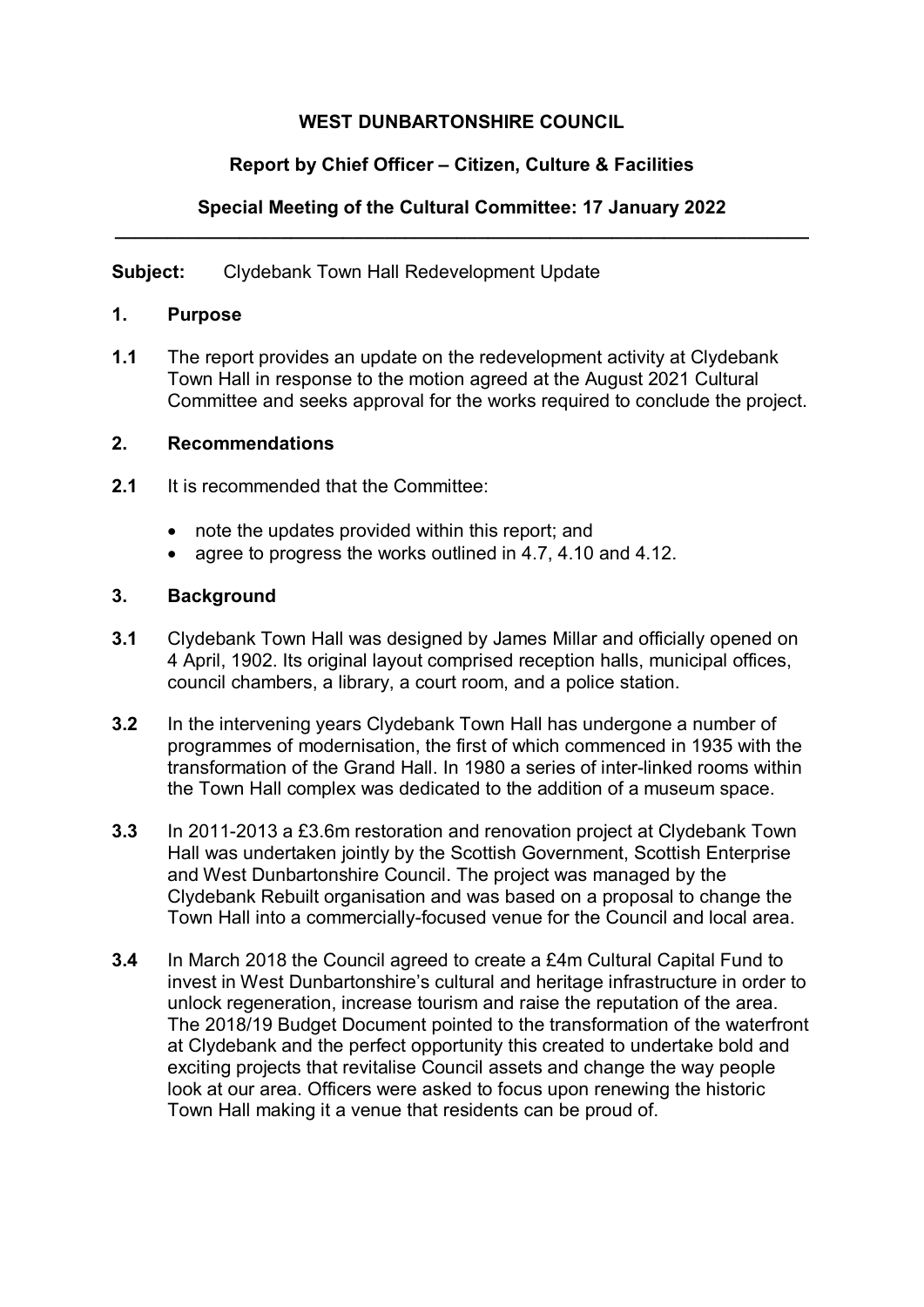- **3.5 I**n November 2019 Cultural Committee approved a report outlining a number of significant physical changes to the Town Hall. Changes proposed included:
	- Removing the coffee shop, booth seats and all existing gallery walls to create a large open plan gallery space suitable for large touring exhibitions of national prominence;
	- Removing the replica ship models in the main atrium to create a café area;
	- Landscaping the garden area to the rear, turfing over the Elected Member car park and installing a large canopy structure to provide shelter;
	- Removing the existing reception desk and replacing it with a desk that faced visitors as they entered the building;
	- Installing a permanent bar into former police cells adjacent to the Main Hall to provide a better service and reduce set-up time;
	- Expanding the Clyde Room and relocating the Room of Remembrance to the new Museum being built in the basement of Clydebank Library; and
	- Re-installing a canopy on the Hall Street side of the building.
- **3.6** Elected Members also gave permission to officers to engage a design consultancy to investigate the feasibility of the expanded open-plan gallery space at the Town Hall. This exercise subsequently indicated that there would be higher costs than originally anticipated in realising the vision for the gallery space, and flagged potential planning restrictions. The outcome of this exercise prompted a review of the aspirations for the gallery space.
- **3.7** During the intervening period between November 2019 and September 2020 the Town Hall Working Group – made up of Elected Members and Officers – continued to meet to discuss the improvement plans. Feedback from the Group indicated a new view of certain elements of the plan previously approved. This included a desire to see the building operate as more of a Civic centre, sympathetic to its varied uses, and with less emphasis on weddings and events.
- **3.8** Consequently, in February 2021 the Cultural Committee approved a report outlining a revised programme of improvement works to be undertaken within Clydebank Town Hall. These aimed to create an enhanced and sustainable civic building and comprised:
	- Removing the coffee shop from its existing location while retaining the existing gallery layout; making modifications within this existing layout to improve accessibility and sightlines between the four inter-connected gallery rooms; incorporating the coffee shop space into the overall gallery function as preparatory workshop space, storage and additional hanging space;
	- Replacing the area currently used for booth seating with a new, long gallery where the Council's notable Scottish Colourists collection will be displayed along with other works from the Council's fine art collection;
	- Installing appropriate climate control equipment in all galleries to ensure collections care and preservation standards are met for the works on display;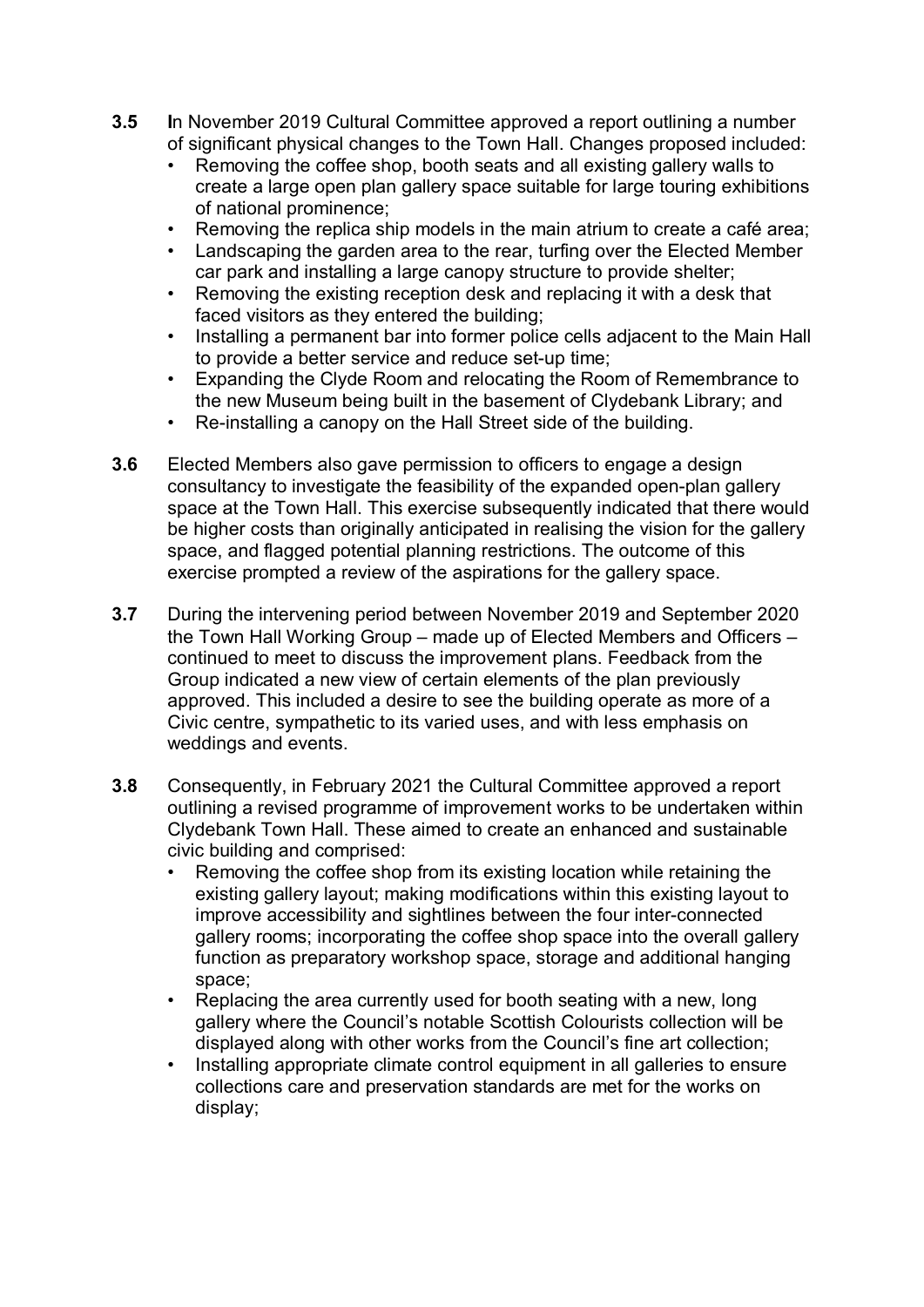- Retaining the existing reception area, with a minor adaptation involving a glass screen being inserted in the side wall to allow visitors to see Council employees as they enter and vice-versa;
- Retaining the replica ship models in their current position and turning the area around them into a maritime display, bringing focus to Clydebank's proud shipbuilding heritage;
- Locating a self-service food and drink kiosk in the Garden Gallery along with seating;
- Landscaping the garden area and Elected Member car park, but no longer including a permanent canopy structure in the overarching landscape design. Bifold doors were to be installed in the Garden Gallery to allow for improved access to this garden area for the public;
- Expanding the Clyde Room and relocating the Room of Remembrance to the new Museum being built in the basement of Clydebank Library; and
- Installing improved exterior lighting of the building to better highlight the prominence of the structure at night.

This works programme was approved along with a revised budget for the refurbishment of £950,000.

- **3.9** Following further Town Hall Working Group discussions, at the August 2021 Cultural Committee a further report came forward that recommended some additional elements be included in the refurbishment at a total cost of £204,636, to be funded from the Cultural Capital Fund. These additional works included:
	- Replacing the Main Hall stage curtains and blacks;
	- Improving the secondary entrance to the Town Hall on Dumbarton Road and the corridor linking through to the Garden Gallery.
	- An expanded landscaping of the Town Hall garden; and
	- Proposals around furniture and artwork for the planned Garden Gallery café area.
- **3.10** Cultural Committee did not agree the recommendations and instead agreed a motion that stated:

*1) To note the update at 2.1 (bullet point 1) of the report;* 

*2) Not to approve the additional £204,636 from the Cultural Capital Fund at present;* 

*3) That a report to come to a future Cultural Committee meeting examining options to move away from a commercially focussed venue;* 

*4) Not to accept the concept design for the new gallery café area as is currently proposed, but to proceed with an amended design of the existing coffee shop booth area which will form a gallery space to house the Scottish Colourists display;* 

*5) To the retention of the existing café counter area to facilitate self-service provision; and* 

*6) To retain the existing garden area subject to refurbishment.*

**3.11** A report was submitted by the Chief Officer, Citizen, Culture & Facilities to the Committee in October 2021 providing an update on the Clydebank Town Hall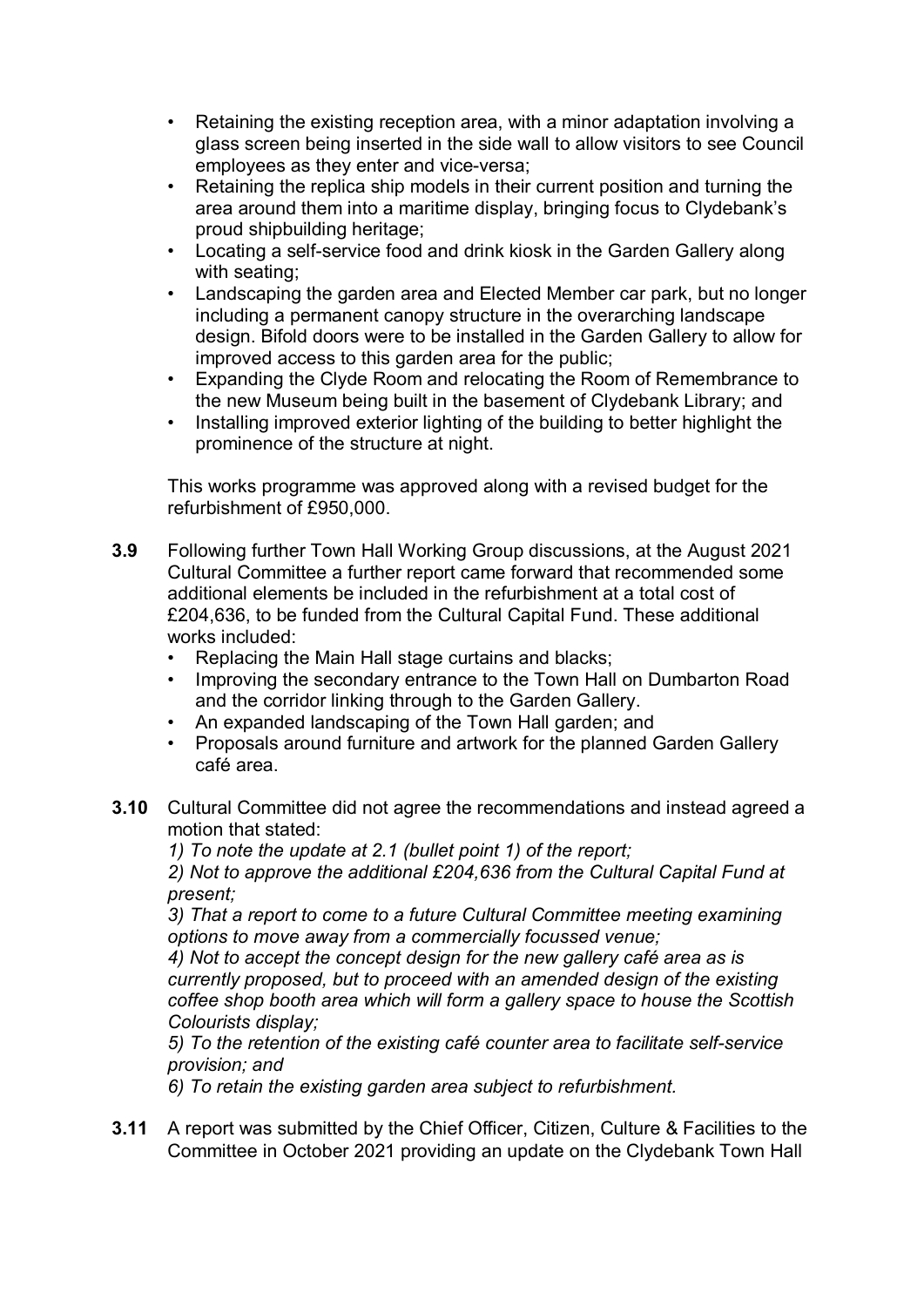Redevelopment scope of works and seeking an uplift in the budget allocation to enable delivery against this expanded scope.

After discussion and having heard the Chief Officer, Citizen, Culture & Facilities in further explanation of the report, the Committee agreed:-

- to note the update at 2.1 (bullet point 1) of the report;
- not to approve the additional £204,636 from the Cultural Capital Fund at present;
- that a report will come to a future Cultural Committee meeting examining options to move away from a commercially focussed venue;
- not to accept the concept design for the new gallery café area as is currently proposed, but to proceed with an amended design of the booth area which will form a gallery space to house the Scottish Colourists display; Page 6
- to the retention of the existing café counter area to facilitate self-service provision;
- to retain the existing garden area subject to refurbishment; and
- additionally to undertake necessary fire safety works.
- **3.12** This report updates on plans to accommodate these changes and also includes several new elements that have come into consideration through discussions at the Clydebank Town Hall Working Group and internal service area discussions.

# **4. Main Issues**

# **Garden Gallery**

- **4.1** As agreed at the October 2021 meeting of the Cultural Committee officers have progressed a specification to improve the gallery display conditions within the Garden Gallery area of the Town Hall. This specification will ensure the safe display of artworks from the Council's own fine art collection, and/or accommodate temporary exhibitions to showcase the work of professional artists.
- **4.2** Officers have sought to address a number of issues to ensure safe display of artwork, addressing in particular:
	- High light/UV levels due to the fully glazed east facing wall.
	- Improvements to artificial lighting
	- Improvements to security
	- Improvements to environmental monitoring
- **4.3** High light levels and associated UV levels can damage artworks. To mitigate this, it is recommended that a UV film be applied to the glass within the gallery space, and motorised blinds linked to a daylight sensor installed.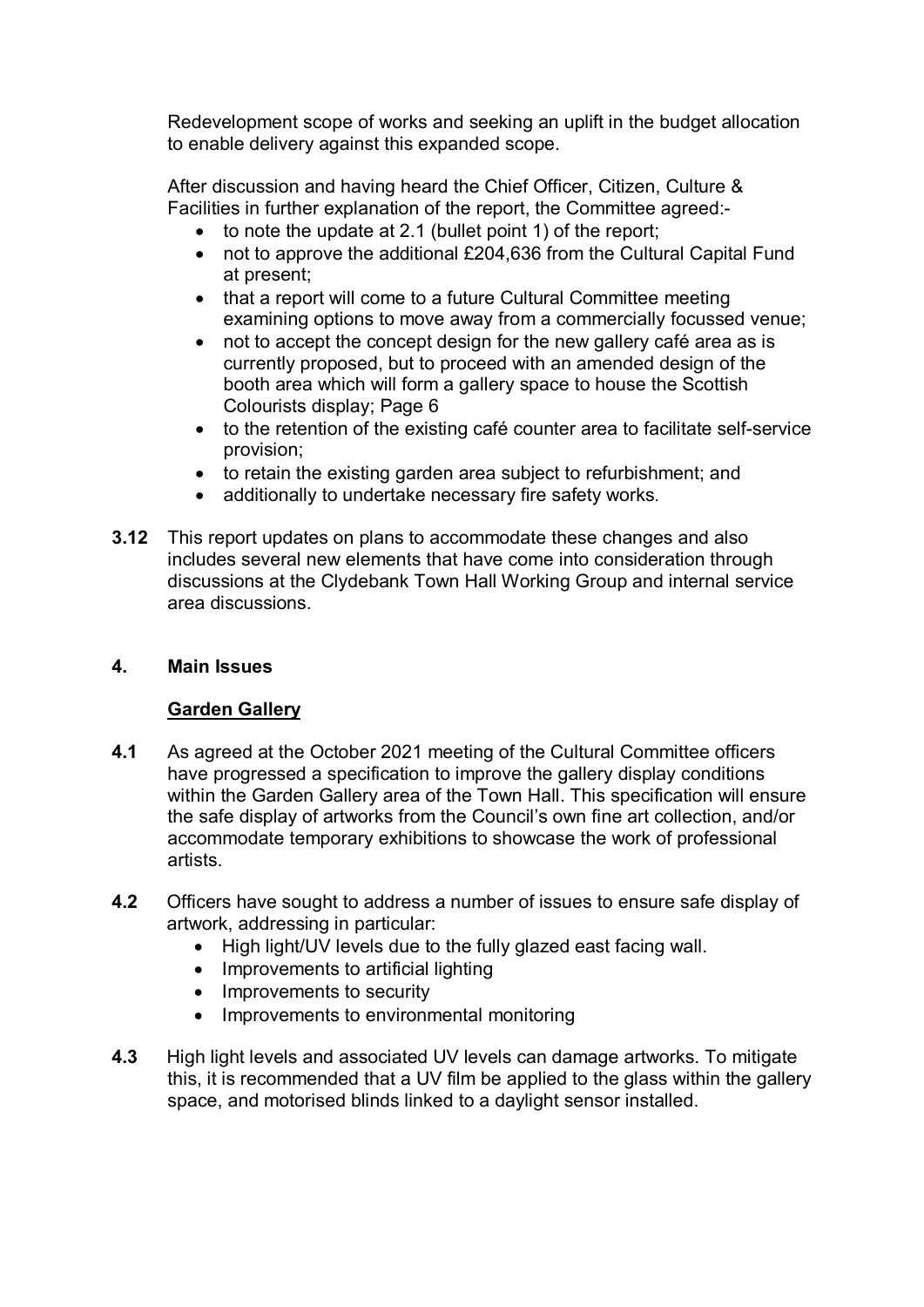- **4.4.** A previous proposal was to replace the existing fixed glazed screens in this space with a bi-fold door arrangement to improve the relationship between the building and the garden. This proposal proved difficult to achieve due to complex structural interventions on such a large opening and so an alternative proposal of a sliding door was offered following discussions from the working group – option 2. This door would be inserted into the centre of the existing glazed wall match the surrounding finishes and replace the existing fire escape door. The new door would be linked to the existing intruder and fire alarm systems.
- **4.4** The existing artificial lighting in the Garden Gallery is linked to the central Town Hall lighting system and cannot be controlled separate to this. A suitable replacement system is recommended, comprising an adjustable track with energy efficient warm LED fittings. The lighting would also require to be locally controlled within the space, be directional and capable of dimming to at least 50LUX.
- **4.5** To support improved security within the gallery space an additional CCTV camera is required. In addition, a review will be undertaken of existing door locks to ensure compliance with the WDC fine art insurance policy already in place.
- **4.6** To ensure appropriate collections care, environmental monitoring equipment is recommended within the space to enable officers to track any fluctuations in temperature and/or humidity, etc. and undertake any necessary mitigations. To enable this, the installation of wireless data loggers is recommended, which can be monitored remotely. Given the nature of the space and its intended use officers are not recommending any further interventions to control either temperature or humidity.
- **4.7** Previous referenced climate control was required for the garden gallery but the recommendation is that this is not required and this will be monitored with data loggers. The costs for items which have not previously explicitly been approved by Committee are as follows:

| • Replacement LED lights on existing track with local controls | £5,000 |
|----------------------------------------------------------------|--------|
| • UV HP protective film & Motorised Blinds                     | £7,250 |
| • New sliding door                                             | £5,250 |
| • Wireless Data Loggers                                        | £2,500 |
| $\bullet$ CCTV                                                 | £3.500 |
|                                                                |        |

# **Long Gallery**

**4.8** Where the new gallery space has been formed, which has been constructed specifically to house the Council's colourist collection, in the existing coffee shop area of the Town Hall, and to enable the safe display of the Council's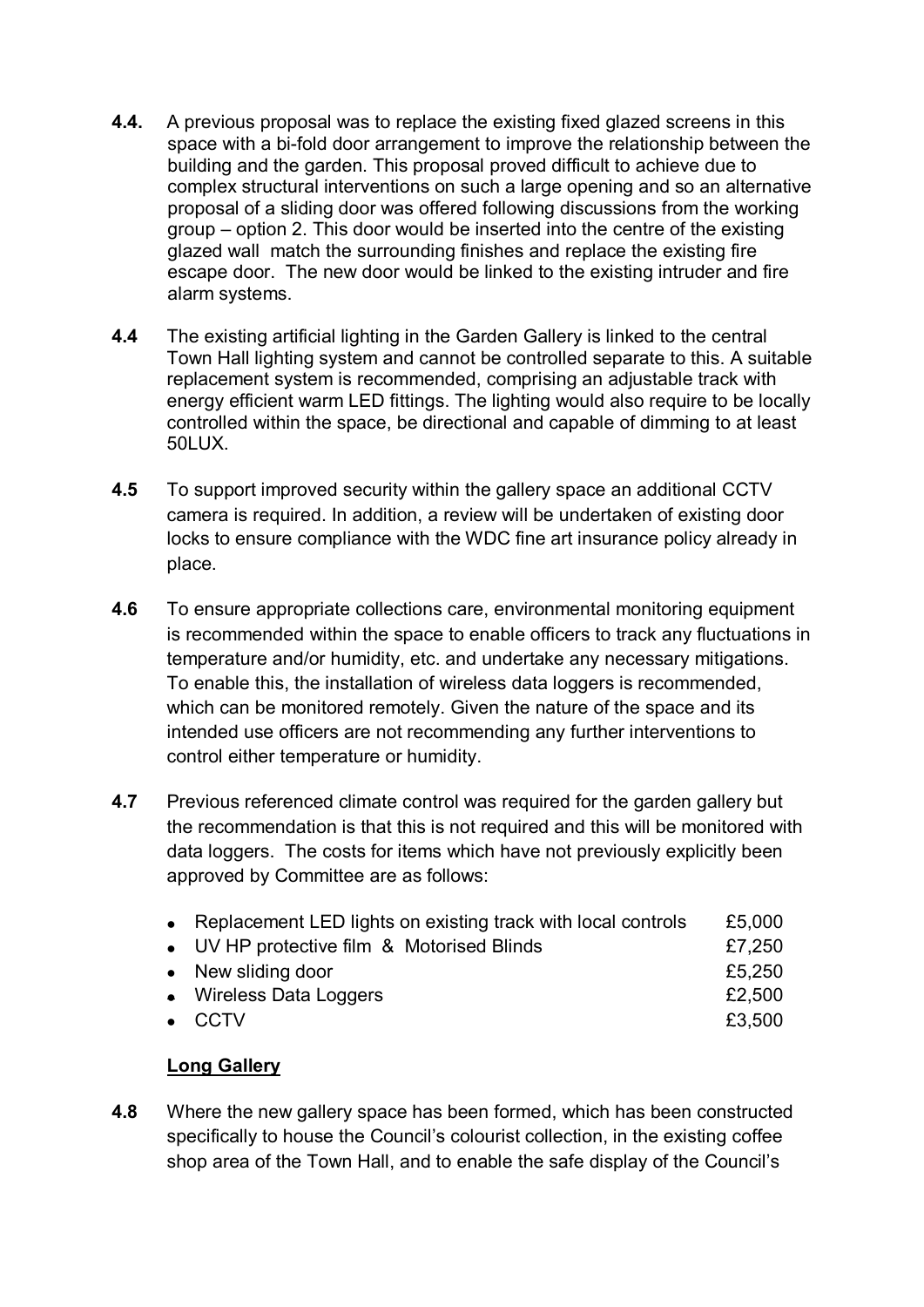notable collection of works by the Scottish Colourists, a number of additional interventions are recommended. This would include covering over the existing roof lights to better manage natural light; replacing the existing fluorescent lights with locally controlled, led track lighting that is directional and dimmable to at least 50LUX; addressing the heating/ventilation of this space to ensure visitor comfort and safe display of artwork; introducing a free standing environmental monitoring and control solution within the space similar to that already employed in the four inter-connected galleries, with a view to ensuring collections care, preservation standards, and an appropriate display environment for works on paper; and enacting any small power interventions required to support this.

- **4.9** In line with recommendations made for the Garden Gallery, CCTV coverage within the gallery space would be required to ensure appropriate levels of security and parity with the existing gallery spaces.
- **4.10** The costs for items which have not previously explicitly been approved by Committee are as follows:
	- Cover existing roof lights with a new plasterboard ceiling E5,000
	- New dimmable LED lighting on track with local control  $£4,500$
	- Environmental control and monitoring with small power, as per existing galleries **E3,945**

# **Existing Galleries**

- **4.11** In a bid to improve accessibility in the existing galleries beyond current technical standards there is a requirement to remove an existing stepped threshold between galleries 2 & 3 and widen the existing narrow opening
- **4.12** The costs for items which have not previously explicitly been approved by Committee are as follows:

| £6,500<br>Builders work & materials to install new lintel |
|-----------------------------------------------------------|
|-----------------------------------------------------------|

• Remove step (assume not services) and relay flooring E1,000

# **War Memorial**

- **4.13** In a bid to improve the condition and appearance of the current war memorial it is recommended that works will be undertaken to clean and repair.
- **4.14** The costs for carrying out cleaning and repair of the war memorial has not previously explicitly been approved by Committee but this is envisaged would be included within the allocation of £252,000 for external roof and stonework.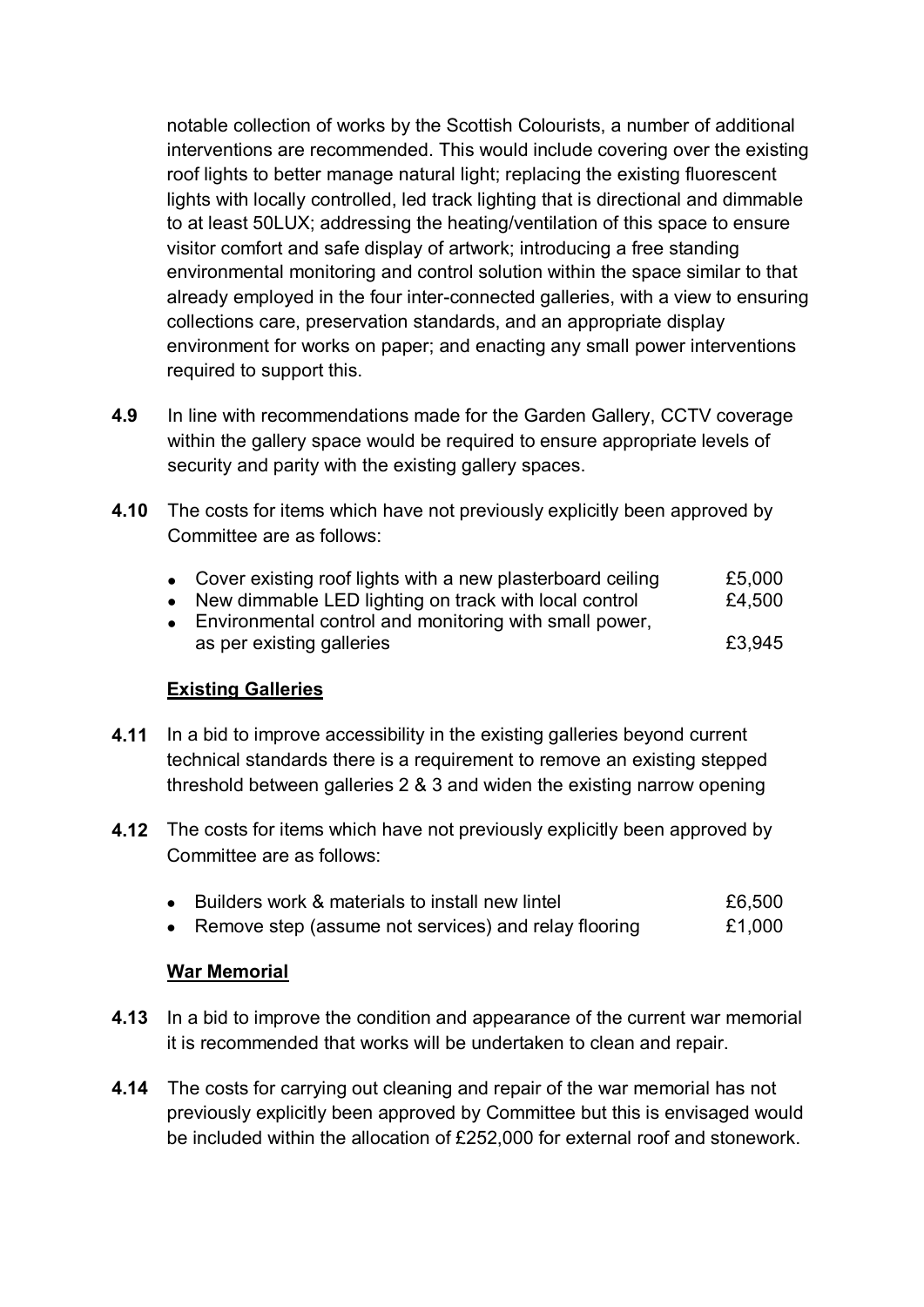#### **5. People Implications**

**5.1** There are no people implications arising from this report.

#### **6. Financial and Procurement Implications**

- **6.1** Should Committee agree to proceed with the recommendations contained in this report which total £44,445 then officers would work within the existing £950,000 and £252,000 previously approved by Committee.
- **6.2** Full details of the current allocation of spend has been narrated in report by Chief Officer to this Committee on 7 October 2021.
- **6.3** There are no procurement implications of this report as it is anticipated work would be carried out internally by Building Services.

#### **7. Risk Analysis**

- **7.1** New issues with the historic building may be uncovered, although this has been mitigated as far as possible through a number of building surveys which have been carried out. Officers have also allocated a contingency for this project to deal with unexpected costs.
- **7.2** The combined impact of Brexit and the Covid 19 pandemic may continue to impact on materials costs/availability of labour. This will be mitigated by the updating the budget if all recommendations are agreed to include a significant contingency, or working within the £950,000 if not; and further mitigated by close working with colleagues in the Corporate Procurement Unit to ensure timeous procurement processes.
- **7.3** Should the decision be made not to take forward recommendations by officers that ensure good collections care and a stable display environment there is a risk of irreversible damage to artworks on display.

# **8. Equalities Impact Assessment (EIA)**

**8.1** A previous Equality Impact Screening did not indicate any further action required in relation to any recommendations.

# **9. Consultation**

**9.1** This proposal to undertake improvement works at Clydebank Town Hall has been assessed by officers from Arts and Heritage, Asset Management, Legal Services, Finance, Corporate Communications and the Town Hall.

#### **10. Strategic Assessment**

The proposals within this report support the following strategic priorities: